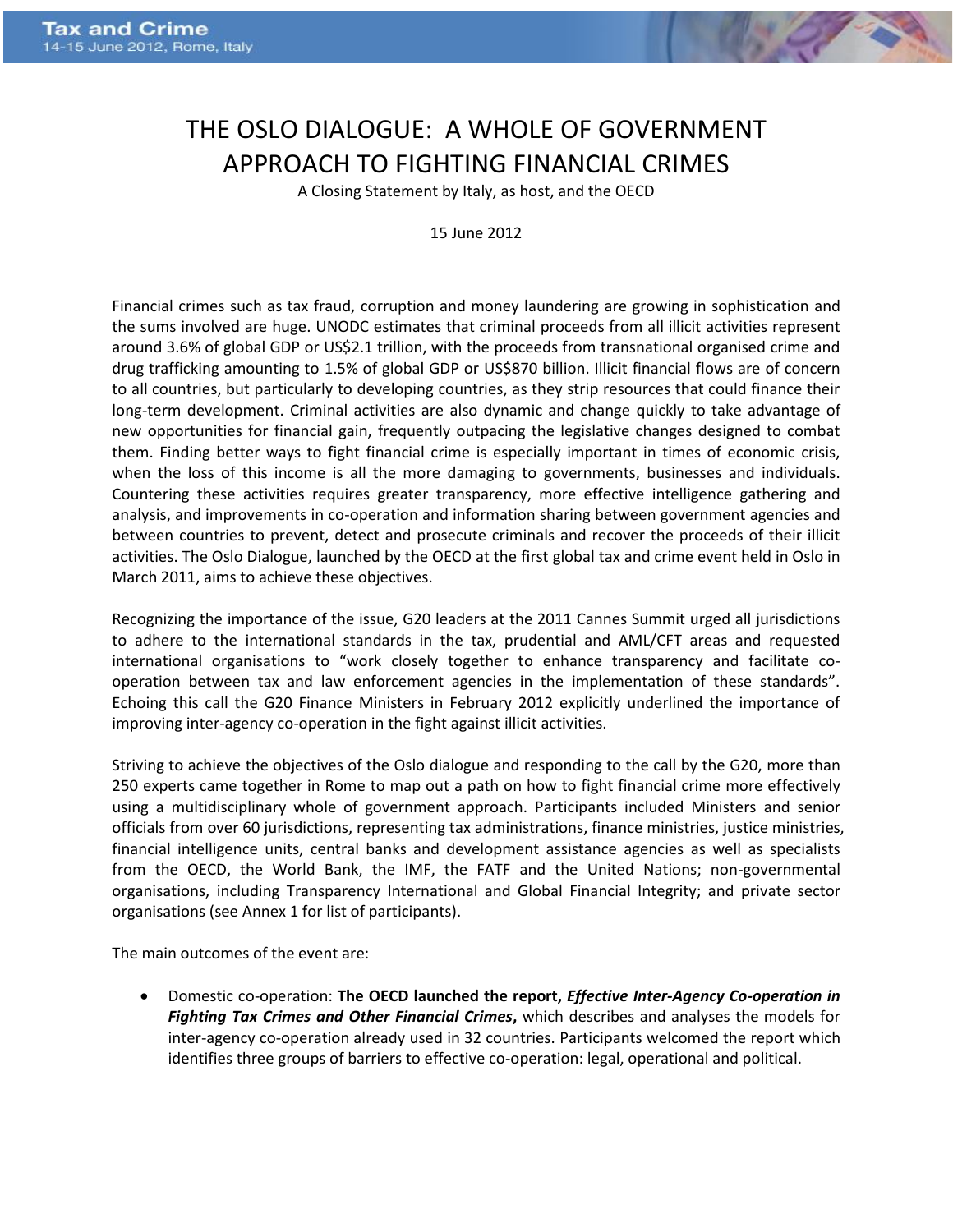- $\circ$  Legal barriers include specific restrictions and prohibitions which apply to prevent an agency obtaining access to relevant information, and certain limitations on the use of information exchanges (for example, for intelligence purposes only).
- $\circ$  Operational barriers include complex or lengthy procedures for obtaining information from another agency, a lack of awareness of the availability of information or other mechanisms for co-operation, or a lack of specialist training which reduces the effectiveness of gateways which do exist.
- $\circ$  Political barriers include a lack of support for agencies to adopt a whole-of-government approach, or to make the changes required to remove or reduce legal and operational barriers.
- $\circ$  Governments should act on the recommendations contained in the report to address these barriers so as to deliver better results, in shorter time frames, with lower costs and fewer resources in the fight against financial crime.
- International co-operation: **The OECD launched a catalogue of key international instruments for tackling financial crime.** It describes the key features of over 40 instruments in the areas of tax and customs, anti-corruption, anti-money laundering, regulation and supervision, and mutual legal assistance both to create awareness and to commence cross cutting work across different instruments. Participants underlined the importance of a holistic and multi-disciplinary approach to achieve effective international co-operation. In addition to the work of other international organisations, further work will be carried out by the OECD to help identify and resolve the barriers that impede or prevent effective international co-operation. Countries which have not yet joined **the Multilateral Convention on Mutual Administrative Assistance in Tax Matters** are called upon to do so.
- Capacity building: Participants agree that building the capacity of criminal tax investigators to investigate illicit financial flows is a priority. **Participants welcomed the joint initiative led by the Italian Guardia di Finanza, the United States Internal Revenue Service and the OECD, with the financial support of Norway, to develop a pilot programme for building expertise in criminal tax investigation,** which can advance the overall fight against illicit financial flows, particularly in developing countries. Participants look forward to the establishment of an international academy on criminal tax investigation.
- Keeping business clean: **The private sector has an important role to play in combating illicit financial flows.** Multi-national enterprises must lead by example and can support small and medium-sized enterprises in fighting corruption and other financial crimes, through their own business practices and creating a culture of compliance. Multi-national enterprises should look to implement a comprehensive anti-corruption programme, including the activities of foreign subsidiaries, agents and suppliers.
- Key risk areas in tax crimes and other financial crimes: **Work on typology studies, concerning methods used by criminals and trends in illicit financial activity, has underlined the scope for greater domestic and international inter-agency co-operation.** The improved understanding achieved through typology studies should be built into global training events for tax crime investigators. International organisations, including the FATF and the OECD, should explore the scope for deeper and closer co-operation on future typology studies.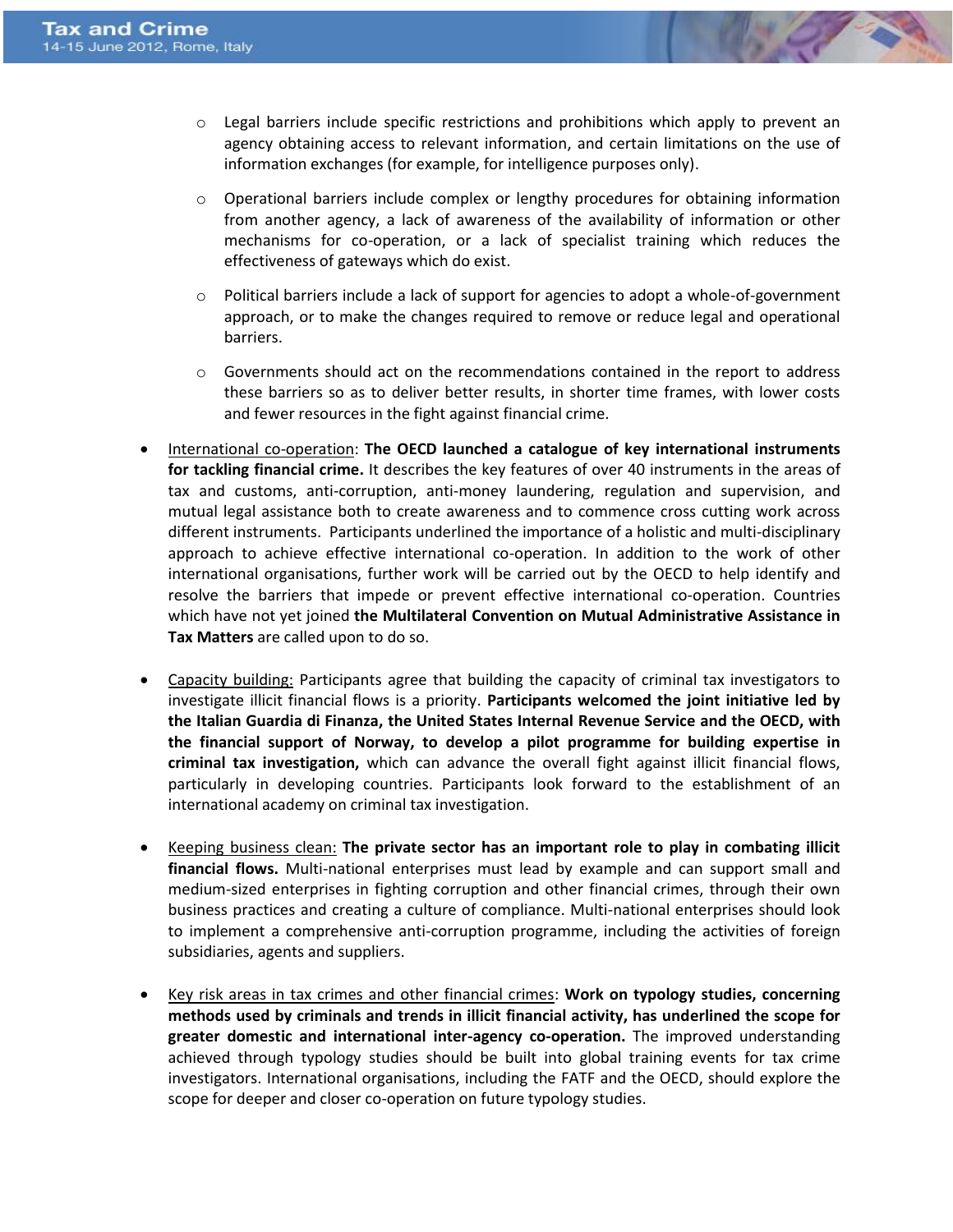- Misuse of corporate vehicles: Participants agree that **identifying and addressing the risks arising from misuse of corporate vehicles is a priority**. Misuse of corporate vehicles is primarily, but not only, an issue with respect to illicit financial activities. It also affects global financial stability, as well as all countries' revenues, through base erosion and profit shifting. The responsibility and power to address these issues sit with countries. Countries should fully implement existing standards, including the revised FATF Recommendations and the international standards on transparency and exchange of information, established by the Global Forum on Transparency and Exchange of Information for Tax Purposes and the OECD. Further work, including by both law enforcement officials and policy makers, is required to understand measures currently used by countries to prevent the misuse of corporate vehicles, identify successful practices and propose possible ways for improvement.
- Illicit financial flows: Illicit financial flows are a risk to all countries and in the current economic crisis, public finances in all countries are under increasing pressure. However, **it is often difficult for a country to determine the nature and extent of the specific risks it faces.** Countries should consider sharing analyses of illicit flows, as well as methodologies used in conducting these analyses, to improve the overall understanding of this threat. Countries should also **consider applying a risk-based approach in dealing with illicit flows to** ensure limited resources are strategically deployed to achieve maximum benefit. A number of tools to facilitate this have been developed by different international organisations. For instance, Integrity Scans, based on the OECD CleanGovBiz Toolkit for Integrity, can assess the strengths and weaknesses of a country's legal, administrative and economic framework for fighting corruption, and identify priority reforms.
- Challenges and responses for developing countries: **Participants agreed that stemming illicit financial flows from developing countries should be a priority on the international development agenda**. Participants underlined the importance of taking into account the needs of developing countries as the Oslo Dialogue moves forward.

## **NEXT STEPS**

The outcomes of this event will be presented to the Los Cabos G20 Summit on 18-19 June 2012.

Further, on the basis of these outcomes and the strong interest in ensuring effective domestic and international inter-agency co-operation, the OECD, working with other international organizations and interested parties, will advance the issues discussed in Rome, by:

**1) Expanding the scope of the work on domestic co-operation to include more countries, in particular developing countries, and ongoing analysis of measures taken to eliminate the legislative, policy and operational gaps that prevent effective domestic inter-agency co-operation**.

**2) Identifying, examining and making proposals to remove obstacles that currently prevent effective international co-operation, in particular among different law enforcement agencies.**

**3) Continuing to support a global dialogue on domestic and international co-operation in fighting financial crimes, including continued liaison with other bodies working in this field.**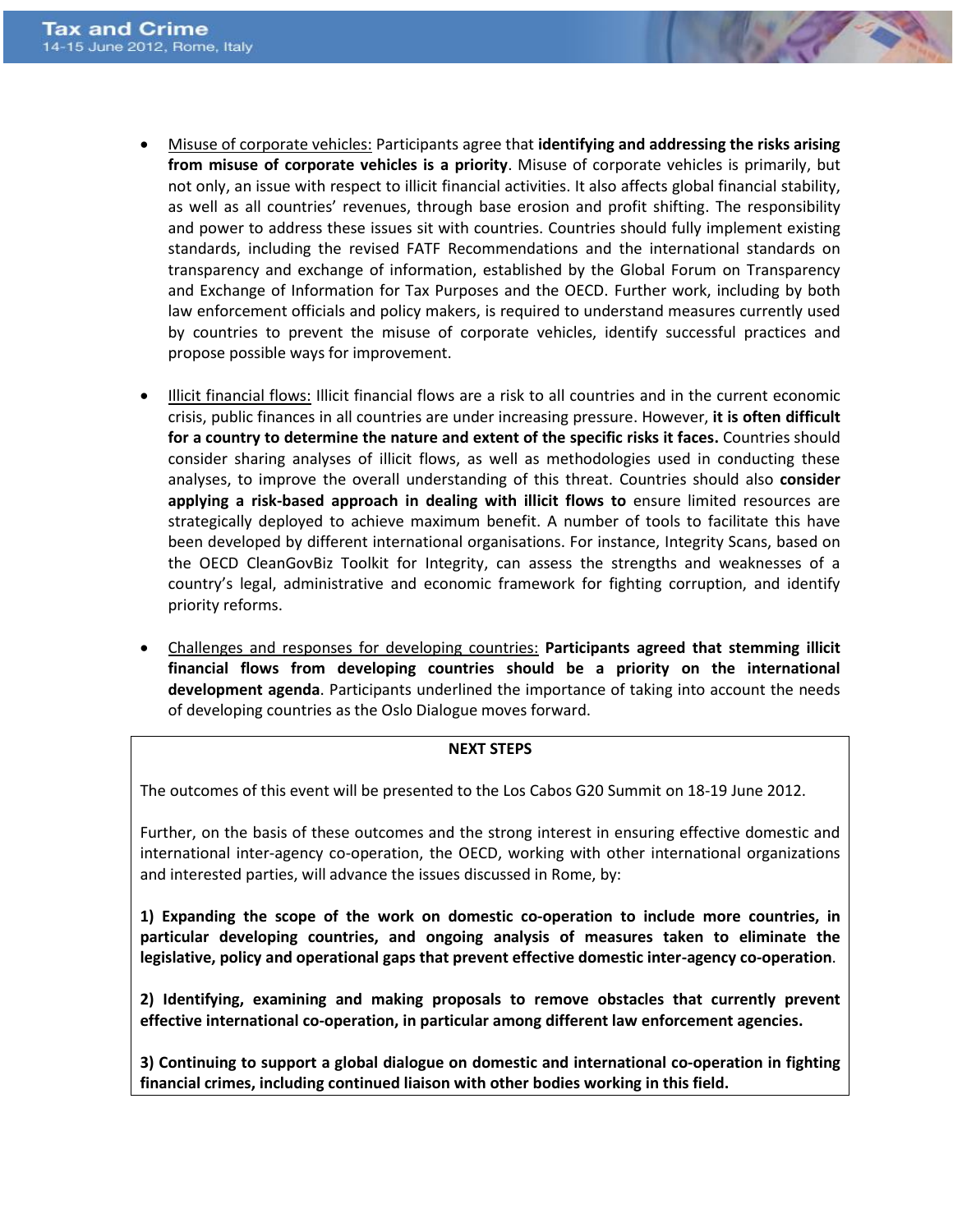**4) Working closely with interested parties to launch a robust training programme on criminal tax investigation, in particular for developing countries, and with the aim of establishing an international academy on criminal tax investigations.** 

**5) Convening an international workshop, including law enforcement officials and policy makers, on practical and effective ways and means to prevent the misuse of corporate vehicles, building on recent developments in this area.** 

**6) Supporting the fight against illicit financial flows through development co-operation, including through the elaboration of a report measuring efforts in OECD countries to stem illicit financial flows from developing countries.**

The participants warmly thanked the Italian Guardia di Finanza for hosting this second global event on Tax and Crime and look forward to the next event to advance this important agenda.